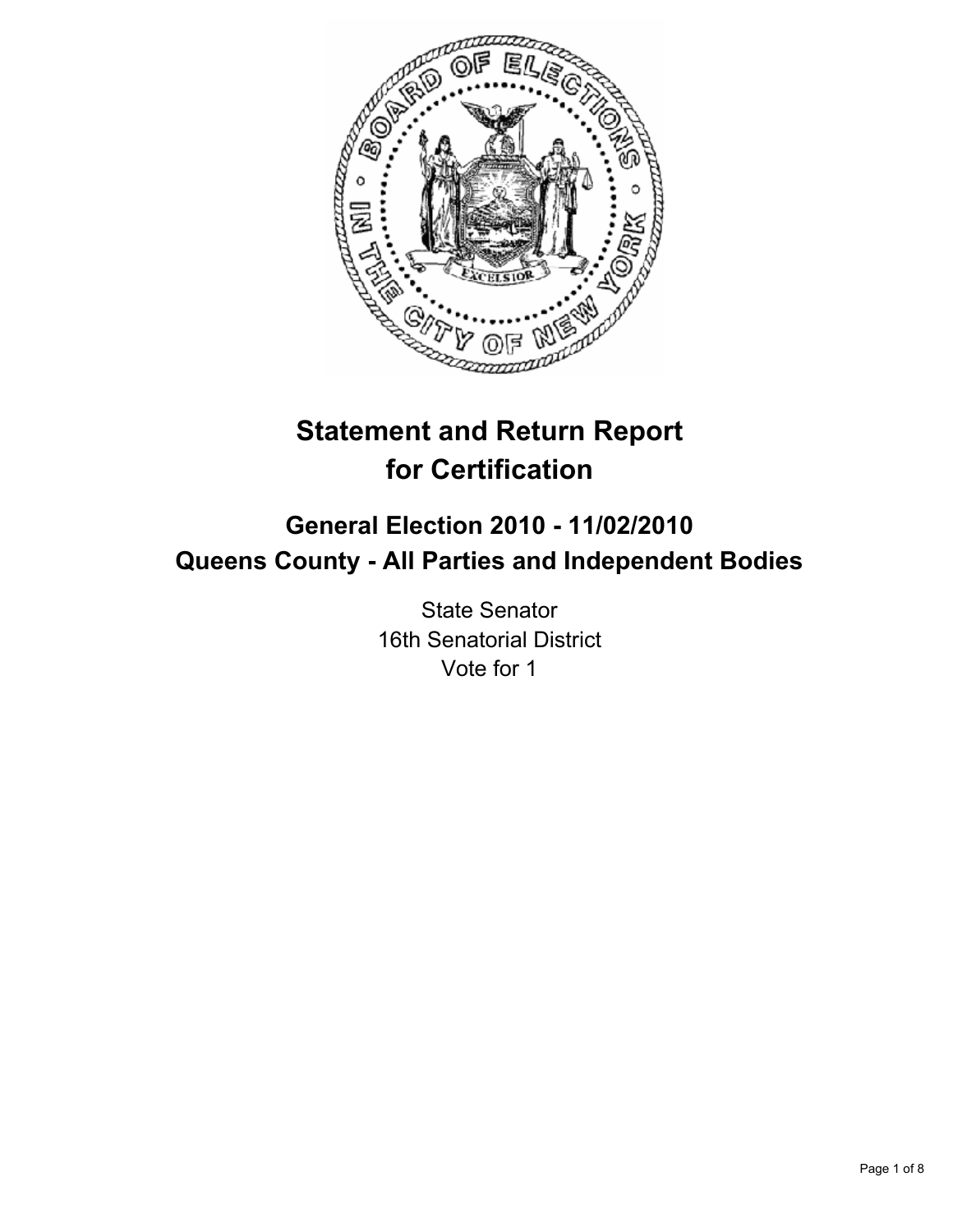

| <b>PUBLIC COUNTER</b>                | 9,229          |
|--------------------------------------|----------------|
| <b>EMERGENCY</b>                     | 0              |
| ABSENTEE/MILITARY                    | 215            |
| <b>AFFIDAVIT</b>                     | 114            |
| <b>Total Ballots</b>                 | 9,603          |
| TOBY ANN STAVISKY (DEMOCRATIC)       | 6,098          |
| TOBY ANN STAVISKY (INDEPENDENCE)     | 241            |
| ROBERT SCHWARTZ (CONSERVATIVE)       | 604            |
| TOBY ANN STAVISKY (WORKING FAMILIES) | 282            |
| ELIZABETH WARREN (WRITE-IN)          | 1              |
| FRANK PADAVAN (WRITE-IN)             | 1              |
| <b>JESSE TAUB (WRITE-IN)</b>         | 1              |
| JOHN A MESSER (WRITE-IN)             | $\overline{2}$ |
| JOSH GENIN (WRITE-IN)                | 1              |
| NO NAME (WRITE-IN)                   | 9              |
| NO ONE (WRITE-IN)                    | 1              |
| TOM GEORGINES (WRITE-IN)             | 1              |
| TONY AVELLA (WRITE-IN)               | 2              |
| <b>Total Votes</b>                   | 7,244          |
| Unrecorded                           | 2,359          |

| <b>PUBLIC COUNTER</b>                | 7,941          |
|--------------------------------------|----------------|
| <b>EMERGENCY</b>                     | $\mathbf{0}$   |
| ABSENTEE/MILITARY                    | 181            |
| <b>AFFIDAVIT</b>                     | 63             |
| <b>Total Ballots</b>                 | 8,232          |
| TOBY ANN STAVISKY (DEMOCRATIC)       | 5,025          |
| TOBY ANN STAVISKY (INDEPENDENCE)     | 327            |
| ROBERT SCHWARTZ (CONSERVATIVE)       | 889            |
| TOBY ANN STAVISKY (WORKING FAMILIES) | 250            |
| AMY GOLDMAN (WRITE-IN)               | 1              |
| FRANK PADAVAN (WRITE-IN)             | 1              |
| FUND AUTISM (WRITE-IN)               | 1              |
| HOWAL GUEEDL (WRITE-IN)              | 1              |
| JOHN A MESSER (WRITE-IN)             | 3              |
| KENNETH DELLAGUILA (WRITE-IN)        | 1              |
| NO NAME (WRITE-IN)                   | $\overline{2}$ |
| PAUL YEE (WRITE-IN)                  | 1              |
| TONY AVELLA (WRITE-IN)               | 2              |
| <b>Total Votes</b>                   | 6,504          |
| Unrecorded                           | 1,728          |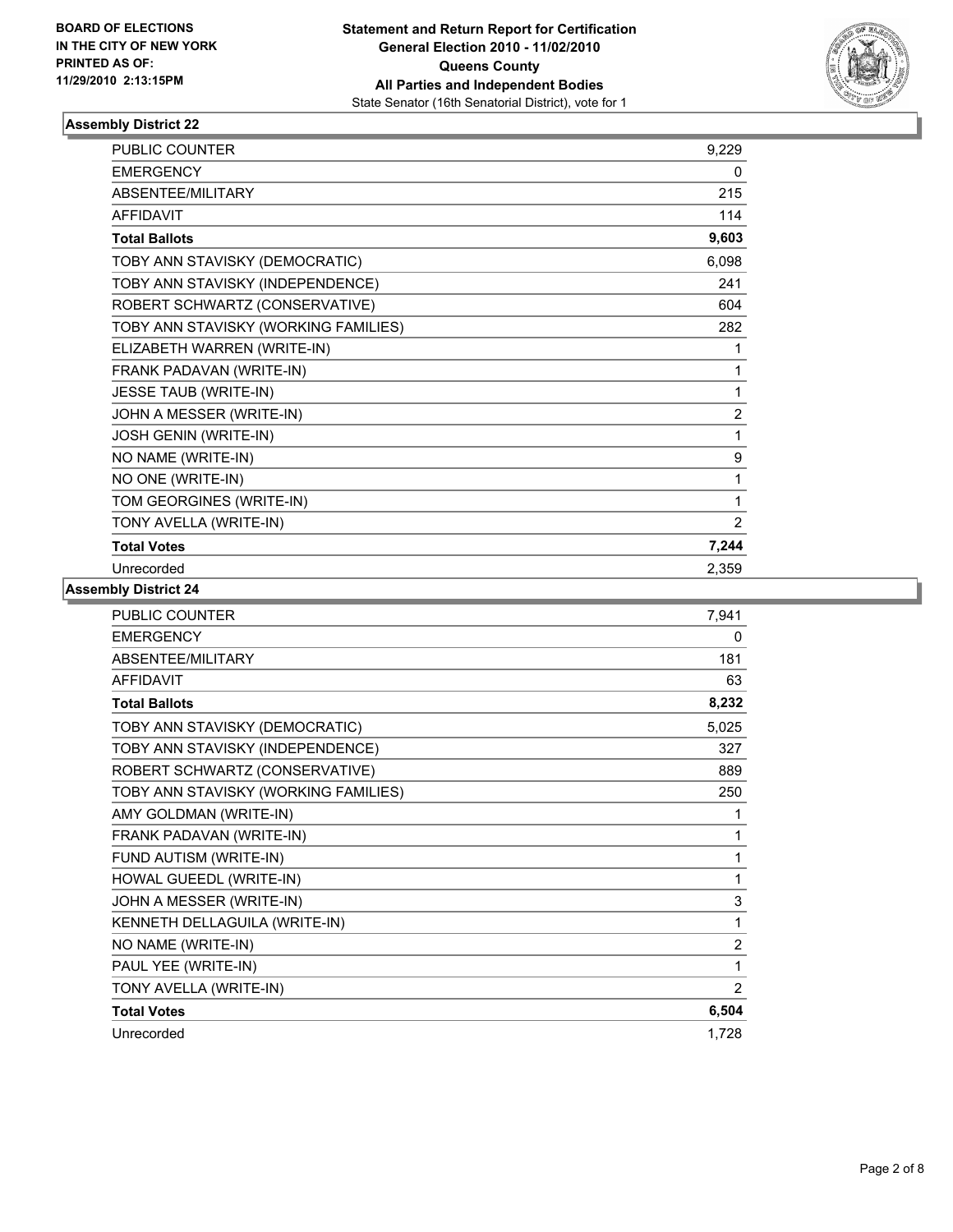

| PUBLIC COUNTER                       | 2,426 |
|--------------------------------------|-------|
| <b>EMERGENCY</b>                     | 0     |
| ABSENTEE/MILITARY                    | 64    |
| <b>AFFIDAVIT</b>                     | 21    |
| <b>Total Ballots</b>                 | 2,542 |
| TOBY ANN STAVISKY (DEMOCRATIC)       | 1,411 |
| TOBY ANN STAVISKY (INDEPENDENCE)     | 120   |
| ROBERT SCHWARTZ (CONSERVATIVE)       | 339   |
| TOBY ANN STAVISKY (WORKING FAMILIES) | 61    |
| DEAN MILLER (WRITE-IN)               | 1     |
| JACOB GOLDSTEIN (WRITE-IN)           | 1     |
| WILLIAM LIN (WRITE-IN)               | 1     |
| <b>Total Votes</b>                   | 1,934 |
| Unrecorded                           | 608   |

| <b>PUBLIC COUNTER</b>                | 8.410          |
|--------------------------------------|----------------|
| <b>EMERGENCY</b>                     | $\mathbf{0}$   |
| ABSENTEE/MILITARY                    | 285            |
| <b>AFFIDAVIT</b>                     | 63             |
| <b>Total Ballots</b>                 | 8,786          |
| TOBY ANN STAVISKY (DEMOCRATIC)       | 5,294          |
| TOBY ANN STAVISKY (INDEPENDENCE)     | 322            |
| ROBERT SCHWARTZ (CONSERVATIVE)       | 961            |
| TOBY ANN STAVISKY (WORKING FAMILIES) | 215            |
| DAVID GORDON (WRITE-IN)              | 1              |
| GOD (WRITE-IN)                       | 1              |
| JEROME I. GOLDSTERN (WRITE-IN)       | 1              |
| JOANNE KALES (WRITE-IN)              | 1              |
| JOHN BATTERTON (WRITE-IN)            | 1              |
| JOHN MESSER (WRITE-IN)               | 1              |
| LINDA MCMAHON (WRITE-IN)             | 1              |
| NO NAME (WRITE-IN)                   | 1              |
| RHODA CUSICK (WRITE-IN)              | 1              |
| SIMON KWOK (WRITE-IN)                | 1              |
| TONY AVELLA (WRITE-IN)               | $\overline{2}$ |
| <b>Total Votes</b>                   | 6,804          |
| Unrecorded                           | 1.982          |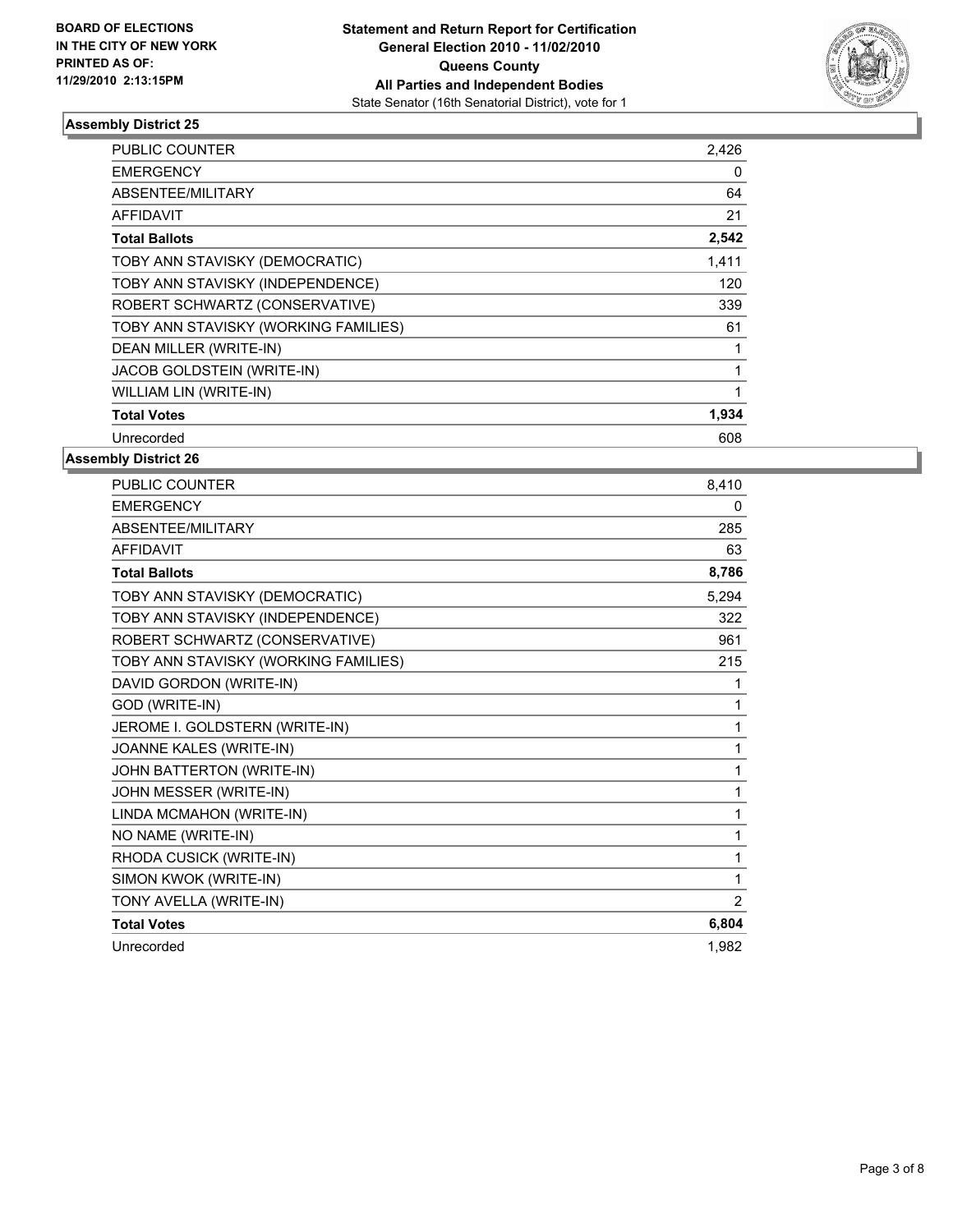

| <b>PUBLIC COUNTER</b>                | 9.481 |
|--------------------------------------|-------|
| <b>EMERGENCY</b>                     | 0     |
| ABSENTEE/MILITARY                    | 182   |
| <b>AFFIDAVIT</b>                     | 123   |
| <b>Total Ballots</b>                 | 9,922 |
| TOBY ANN STAVISKY (DEMOCRATIC)       | 5,822 |
| TOBY ANN STAVISKY (INDEPENDENCE)     | 357   |
| ROBERT SCHWARTZ (CONSERVATIVE)       | 1,185 |
| TOBY ANN STAVISKY (WORKING FAMILIES) | 273   |
| <b>BOONDY (WRITE-IN)</b>             | 1     |
| DONALD DUCK (WRITE-IN)               | 1     |
| ELVIS (WRITE-IN)                     | 1     |
| ISAAC SASSON (WRITE-IN)              | 3     |
| JAMES BOND (WRITE-IN)                | 1     |
| JOHN A MESSER (WRITE-IN)             | 1     |
| JORDAN ELLIOT (WRITE-IN)             | 1     |
| LAWRENCE LEVINE (WRITE-IN)           | 1     |
| MARTIN T GOODMAN (WRITE-IN)          | 1     |
| NO NAME (WRITE-IN)                   | 3     |
| RICHARD O'CONNELL (WRITE-IN)         | 1     |
| ROBERT (WRITE-IN)                    | 1     |
| <b>Total Votes</b>                   | 7,653 |
| Unrecorded                           | 2.269 |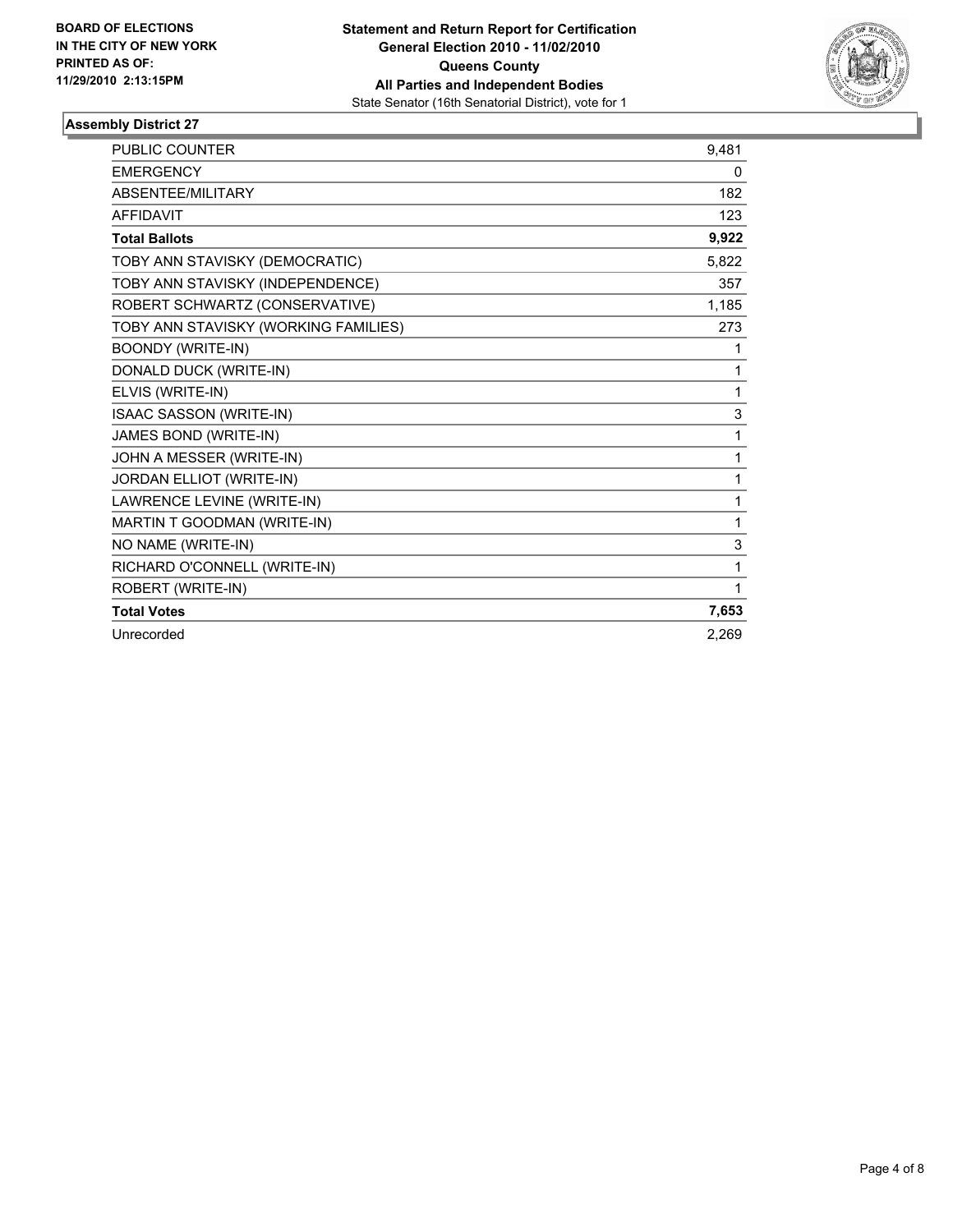

| <b>PUBLIC COUNTER</b>                | 8,826       |
|--------------------------------------|-------------|
| <b>EMERGENCY</b>                     | 0           |
| ABSENTEE/MILITARY                    | 289         |
| <b>AFFIDAVIT</b>                     | 104         |
| <b>Total Ballots</b>                 | 9,328       |
| TOBY ANN STAVISKY (DEMOCRATIC)       | 5,361       |
| TOBY ANN STAVISKY (INDEPENDENCE)     | 309         |
| ROBERT SCHWARTZ (CONSERVATIVE)       | 901         |
| TOBY ANN STAVISKY (WORKING FAMILIES) | 380         |
| CECILE A LAWRENCE (WRITE-IN)         | 1           |
| DAN HERMAN (WRITE-IN)                | 1           |
| DAVID FELDSTEIN (WRITE-IN)           | 1           |
| DEREK JETER (WRITE-IN)               | 1           |
| JEFFREY OSSIP (WRITE-IN)             | 1           |
| JERALD SILVERMAN (WRITE-IN)          | $\mathbf 1$ |
| JOE ADDABBO (WRITE-IN)               | 1           |
| LARRY FRIEDMAN (WRITE-IN)            | 1           |
| MELINDA KATZ (WRITE-IN)              | 1           |
| NATHAN SHASHOUA (WRITE-IN)           | 1           |
| NO NAME (WRITE-IN)                   | 1           |
| PETER MIANI (WRITE-IN)               | 1           |
| STEVE HAAS (WRITE-IN)                | 1           |
| STIFFORD PECARM (WRITE-IN)           | 1           |
| TONY AVELLA (WRITE-IN)               | 1           |
| <b>Total Votes</b>                   | 6,966       |
| Unrecorded                           | 2,362       |
| ۵۸ عماسه در ۱۰۰ سا                   |             |

| 4 |
|---|
| 0 |
|   |
| 0 |
| 5 |
| 5 |
| 0 |
| 0 |
| 0 |
| 5 |
|   |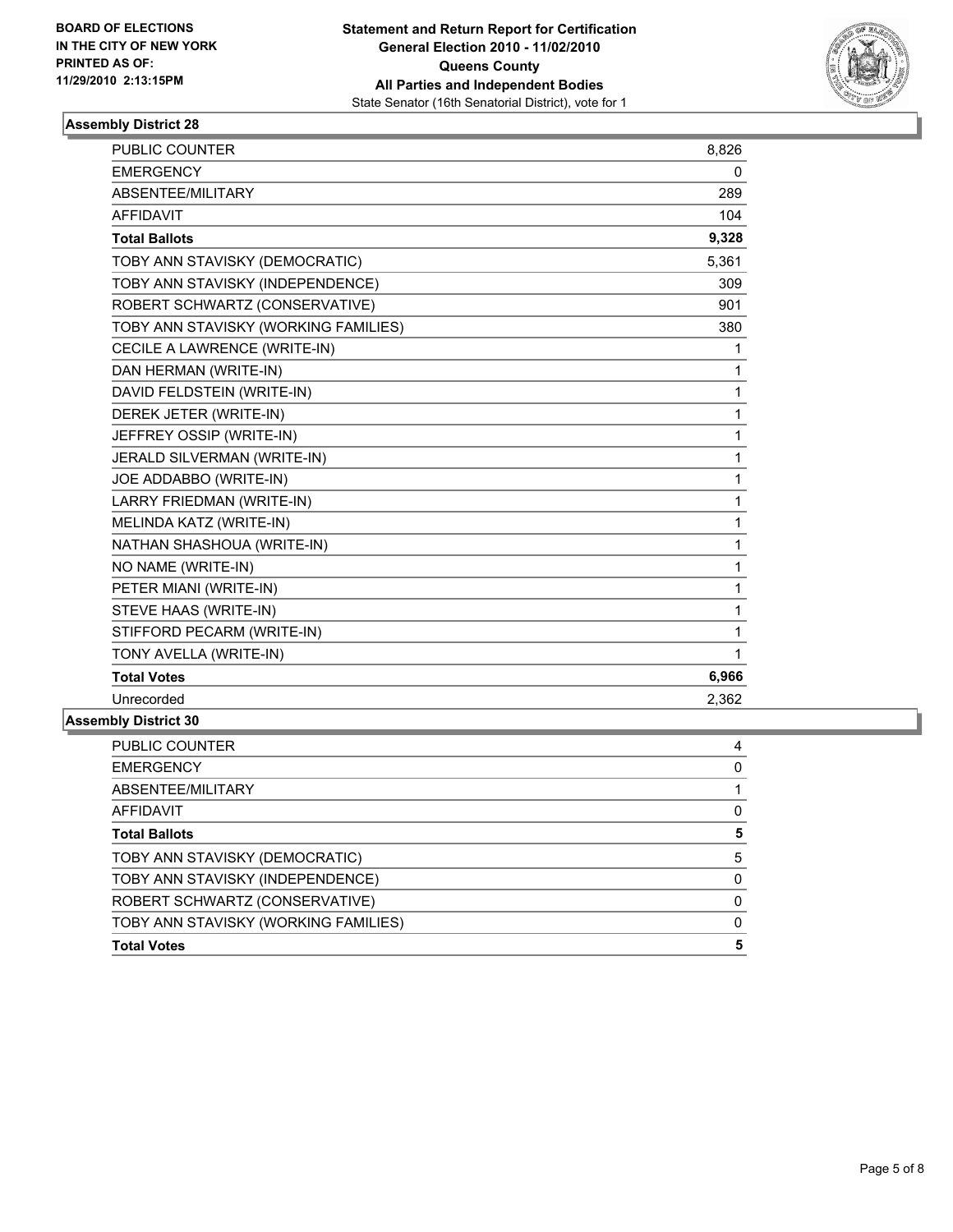

| <b>PUBLIC COUNTER</b>                | 425 |
|--------------------------------------|-----|
| <b>EMERGENCY</b>                     | 0   |
| ABSENTEE/MILITARY                    | 0   |
| <b>AFFIDAVIT</b>                     | 8   |
| <b>Total Ballots</b>                 | 435 |
| TOBY ANN STAVISKY (DEMOCRATIC)       | 265 |
| TOBY ANN STAVISKY (INDEPENDENCE)     | 14  |
| ROBERT SCHWARTZ (CONSERVATIVE)       | 30  |
| TOBY ANN STAVISKY (WORKING FAMILIES) | 22  |
| <b>Total Votes</b>                   | 331 |
| Unrecorded                           | 104 |

## **Assembly District 35**

| <b>PUBLIC COUNTER</b>                | 2,811 |
|--------------------------------------|-------|
| <b>EMERGENCY</b>                     | 45    |
| <b>ABSENTEE/MILITARY</b>             | 58    |
| AFFIDAVIT                            | 25    |
| <b>Total Ballots</b>                 | 2,968 |
| TOBY ANN STAVISKY (DEMOCRATIC)       | 1,757 |
| TOBY ANN STAVISKY (INDEPENDENCE)     | 107   |
| ROBERT SCHWARTZ (CONSERVATIVE)       | 259   |
| TOBY ANN STAVISKY (WORKING FAMILIES) | 126   |
| AL GOLDSTEIN (WRITE-IN)              | 1     |
| <b>BOB TERNER (WRITE-IN)</b>         | 1     |
| CHAS W KENNEDY (WRITE-IN)            | 1     |
| NO NAME (WRITE-IN)                   | 2     |
| <b>Total Votes</b>                   | 2,254 |
| Unrecorded                           | 714   |

| <b>PUBLIC COUNTER</b>                | 42 |
|--------------------------------------|----|
| <b>EMERGENCY</b>                     | 0  |
| ABSENTEE/MILITARY                    |    |
| <b>AFFIDAVIT</b>                     | 0  |
| <b>Total Ballots</b>                 | 43 |
| TOBY ANN STAVISKY (DEMOCRATIC)       | 23 |
| TOBY ANN STAVISKY (INDEPENDENCE)     | 0  |
| ROBERT SCHWARTZ (CONSERVATIVE)       | 3  |
| TOBY ANN STAVISKY (WORKING FAMILIES) | 4  |
| <b>Total Votes</b>                   | 30 |
| Unrecorded                           | 13 |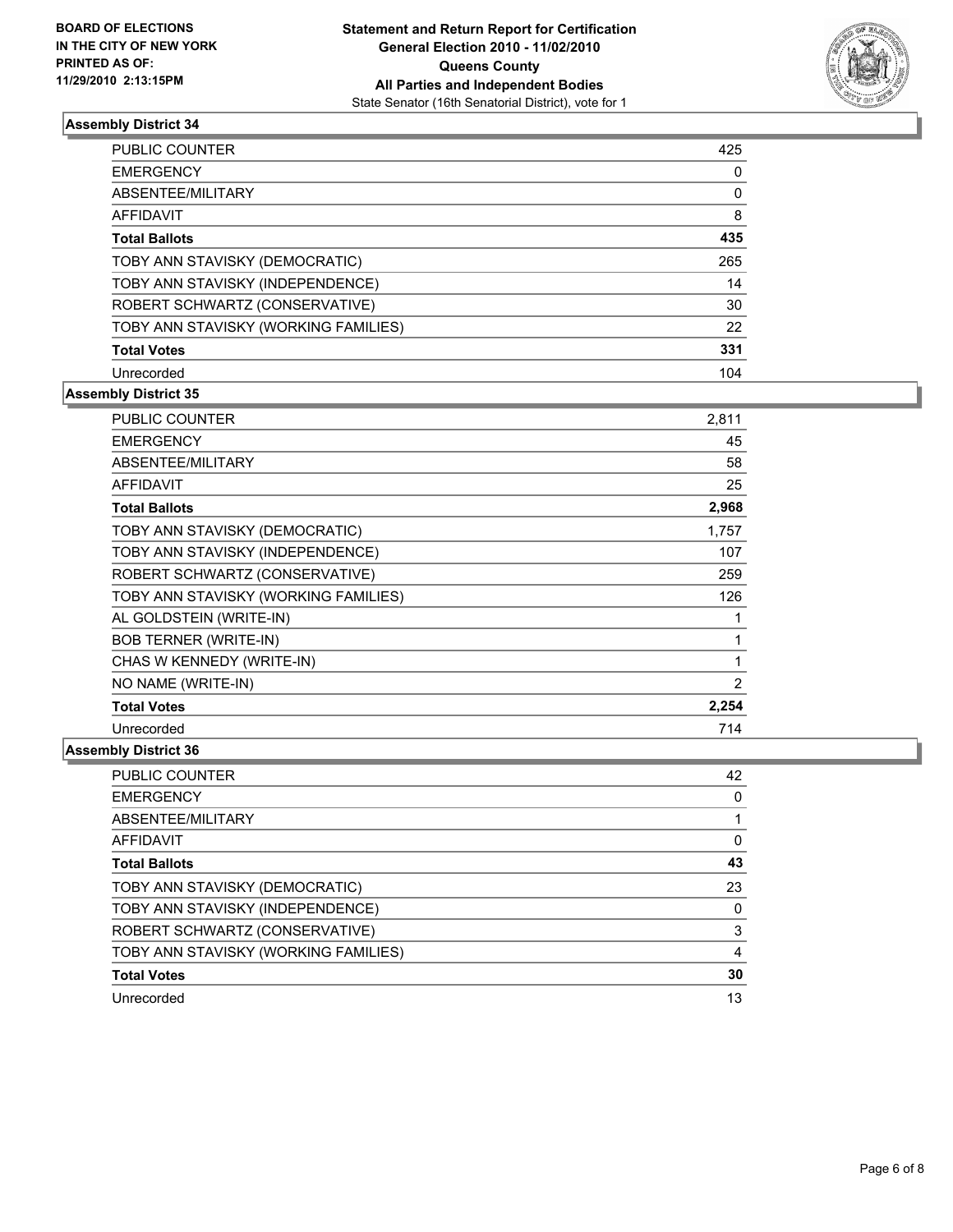

#### **Total for State Senator (16th Senatorial District) - Queens County**

| PUBLIC COUNTER                       | 49,595       |
|--------------------------------------|--------------|
| EMERGENCY                            | 45           |
| ABSENTEE/MILITARY                    | 1,276        |
| AFFIDAVIT                            | 521          |
| <b>Total Ballots</b>                 | 51,864       |
| TOBY ANN STAVISKY (DEMOCRATIC)       | 31,061       |
| TOBY ANN STAVISKY (INDEPENDENCE)     | 1,797        |
| ROBERT SCHWARTZ (CONSERVATIVE)       | 5,171        |
| TOBY ANN STAVISKY (WORKING FAMILIES) | 1,613        |
| AL GOLDSTEIN (WRITE-IN)              | 1            |
| AMY GOLDMAN (WRITE-IN)               | 1            |
| <b>BOB TERNER (WRITE-IN)</b>         | 1            |
| <b>BOONDY (WRITE-IN)</b>             | 1            |
| CECILE A LAWRENCE (WRITE-IN)         | $\mathbf{1}$ |
| CHAS W KENNEDY (WRITE-IN)            | 1            |
| DAN HERMAN (WRITE-IN)                | 1            |
| DAVID FELDSTEIN (WRITE-IN)           | $\mathbf{1}$ |
| DAVID GORDON (WRITE-IN)              | 1            |
| DEAN MILLER (WRITE-IN)               | 1            |
| DEREK JETER (WRITE-IN)               | $\mathbf{1}$ |
| DONALD DUCK (WRITE-IN)               | 1            |
| ELIZABETH WARREN (WRITE-IN)          | 1            |
| ELVIS (WRITE-IN)                     | 1            |
| FRANK PADAVAN (WRITE-IN)             | 2            |
| FUND AUTISM (WRITE-IN)               | 1            |
| GOD (WRITE-IN)                       | $\mathbf{1}$ |
| HOWAL GUEEDL (WRITE-IN)              | 1            |
| ISAAC SASSON (WRITE-IN)              | 3            |
| JACOB GOLDSTEIN (WRITE-IN)           | $\mathbf{1}$ |
| JAMES BOND (WRITE-IN)                | 1            |
| JEFFREY OSSIP (WRITE-IN)             | 1            |
| JERALD SILVERMAN (WRITE-IN)          | 1            |
| JEROME I. GOLDSTERN (WRITE-IN)       | 1            |
| JESSE TAUB (WRITE-IN)                | 1            |
| JOANNE KALES (WRITE-IN)              | 1            |
| JOE ADDABBO (WRITE-IN)               | 1            |
| JOHN A MESSER (WRITE-IN)             | 6            |
| JOHN BATTERTON (WRITE-IN)            | 1            |
| JOHN MESSER (WRITE-IN)               | 1            |
| JORDAN ELLIOT (WRITE-IN)             | 1            |
| JOSH GENIN (WRITE-IN)                | $\mathbf{1}$ |
| KENNETH DELLAGUILA (WRITE-IN)        | 1            |
| LARRY FRIEDMAN (WRITE-IN)            | 1            |
| LAWRENCE LEVINE (WRITE-IN)           | $\mathbf{1}$ |
| LINDA MCMAHON (WRITE-IN)             | 1            |
| MARTIN T GOODMAN (WRITE-IN)          | 1            |
|                                      |              |